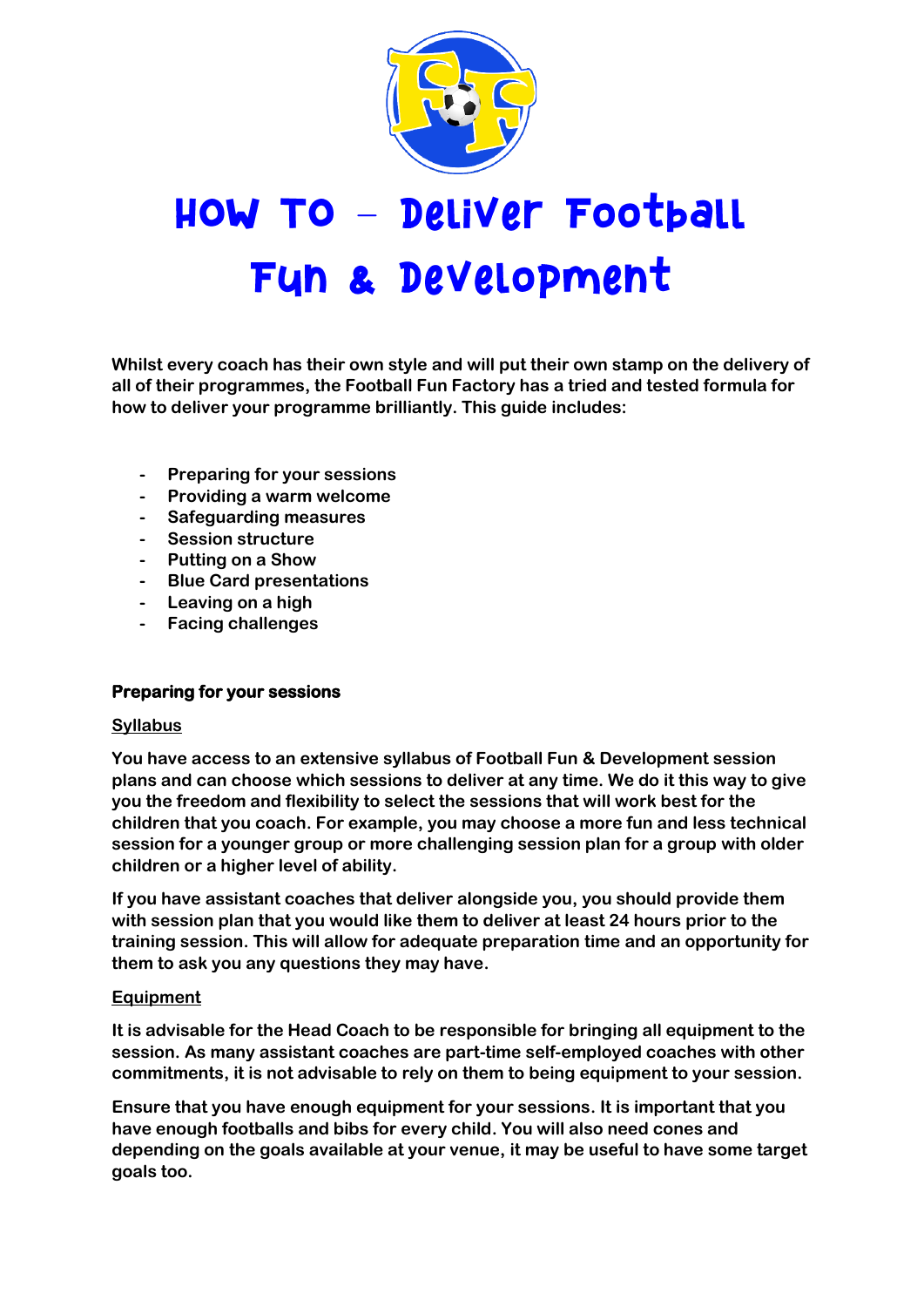## **Registers**

**For safeguarding reasons and to deliver the best possible service to children and parents you should have a printed register at your session each week. The register should have any medical information you are given for your participants and an emergency number, just in case you need one.**

**Your register will be a good tool to get to know your participants' names and also make sure you can give any children attending a trial session an especially warm welcome.** 

## **Arrival time**

**You should arrive at least 30 minutes in advance of your session. Whether you are able to gain access to the facility at this time will be at the discretion of the facility where you deliver your sessions. Most venues will allow you set up time at least 15 minutes prior to your session, however this may not be possible if there is a session in the timeslot before yours.**

**Typically, you will have some parents that arrive early and you should aim to be set up and prepared in good time ahead of the first child arriving. You can then focus on providing a warm welcome instead of setting up for your session. Being set up to welcome children and parents also gives you an opportunity for face to face engagement with parents and enhanced 1-2-1 engagement with your participants.**

# **Providing a Warm Welcome**

**Children and parents alike may be nervous when attending the FFF for the first time and whilst we try to calm any nerves with effective email communications, attending any new group or activity can be nerve-wracking, especially for particularly young children. We put in place a number of measures to provide a warm welcome to everyone attending our Football Fun & Development sessions. Try to ensure each of the following measures are met consistently:**

**- Set up near the entrance**

**Whether it's a sports hall door or AstroTurf gate, it's important to be near the entrance for when people arrive. Being positioned near to where parents will congregate will also give you the chance to showcase your superstar coaching abilities right in front of the parents.** 

**Setting up at the far end of the AstroTurf or Sports Hall wouldn't provide a very warm welcome and may add to any nerves or trepidation for new participants.**

**- Welcome every child by name.**

**Take pride in knowing every child's name and even parents' names. If you don't know every child's name there are some brilliant subtle ways to find out, which are highlighted in the Football Fun & Development delivery training.**

**- Have a consistent set up that children and parents become familiar with.**

**More detail is listed below in the 'session structure' section of this guide. Things such as a safe-zone for water bottles and arrival matches, offer children and parents consistency week to week. When children are attending for the first time you can**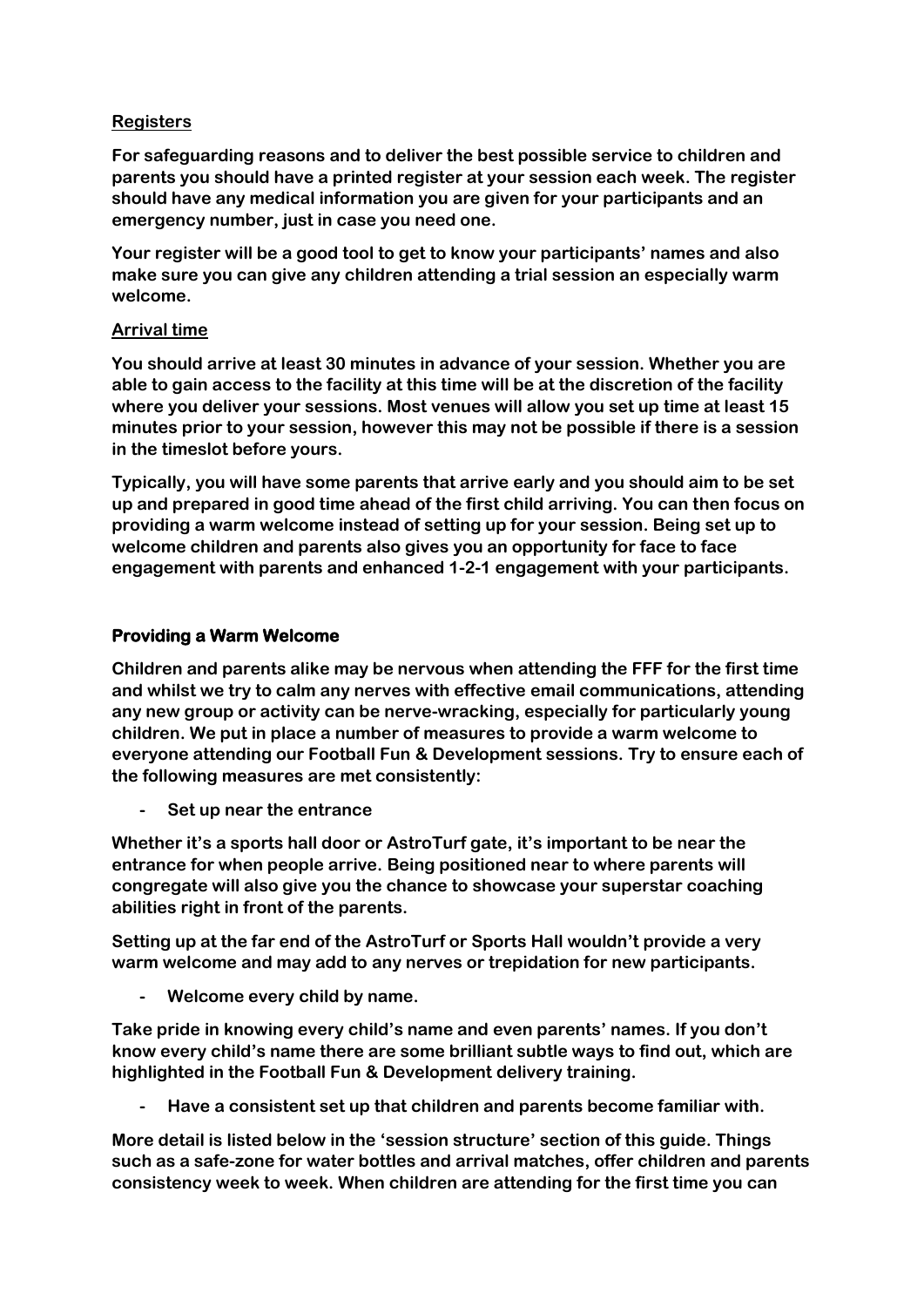**take the opportunity to showcase the professionalism of the programme and structure involved. You can achieve this by introducing yourself and other coaches, showing a child where to put their belongings and explaining that each week they will take part in arrival matches. Taking the time to introduce a new participant to the programme and settle them in will impress their parent.**

**- Speak to parents**

**A simple hello, or perhaps asking how somebody's day has been will go a long way. Part of your role as a Head Coach is to build relationships within your community. Your aim should be that the parents of the children you coach should feel comfortable to speak to you and ask any questions that they may have. Making yourself approachable will also encourage enquiries about birthday parties or younger siblings attending Tots Football Fun.**

**Building relationships with parents and children will be a key long-term strategy in retaining your weekly training participants.**

# **Safeguarding Measures**

**As detailed above, having a printed register with all participants listed is key to your safeguarding procedures. As parents arrive with their child it is important to ensure that each child is on the register and that you have the correct contact details for them as well as any relevant medical information given at the time of booking.**

**There are two common areas of safeguarding risk during your sessions, as follows:**

**1. A child needs to go to the toilet during your session**

**The procedure for this will depend on the facility you use and the proximity to the nearest toilet. The age of the child in question should also be taken into account when considering how best to deal with the request from a child.**

**Where possible, a child should be escorted to the toilet by their parent. Failing this children may be sent in pairs. Please refer to our Safeguarding Policy for further guidance.**

**2. Children departing the session safely**

**Ensuring that children depart safely at the end of each session is very important. The procedure for this is for the Head Coach to facilitate collection at the AstroTurf gates or sports hall doors. This procedure has the added benefit of ensuring a 'grandstand goodbye' and gives parents an opportunity to interact with the Head Coach if they wish to.**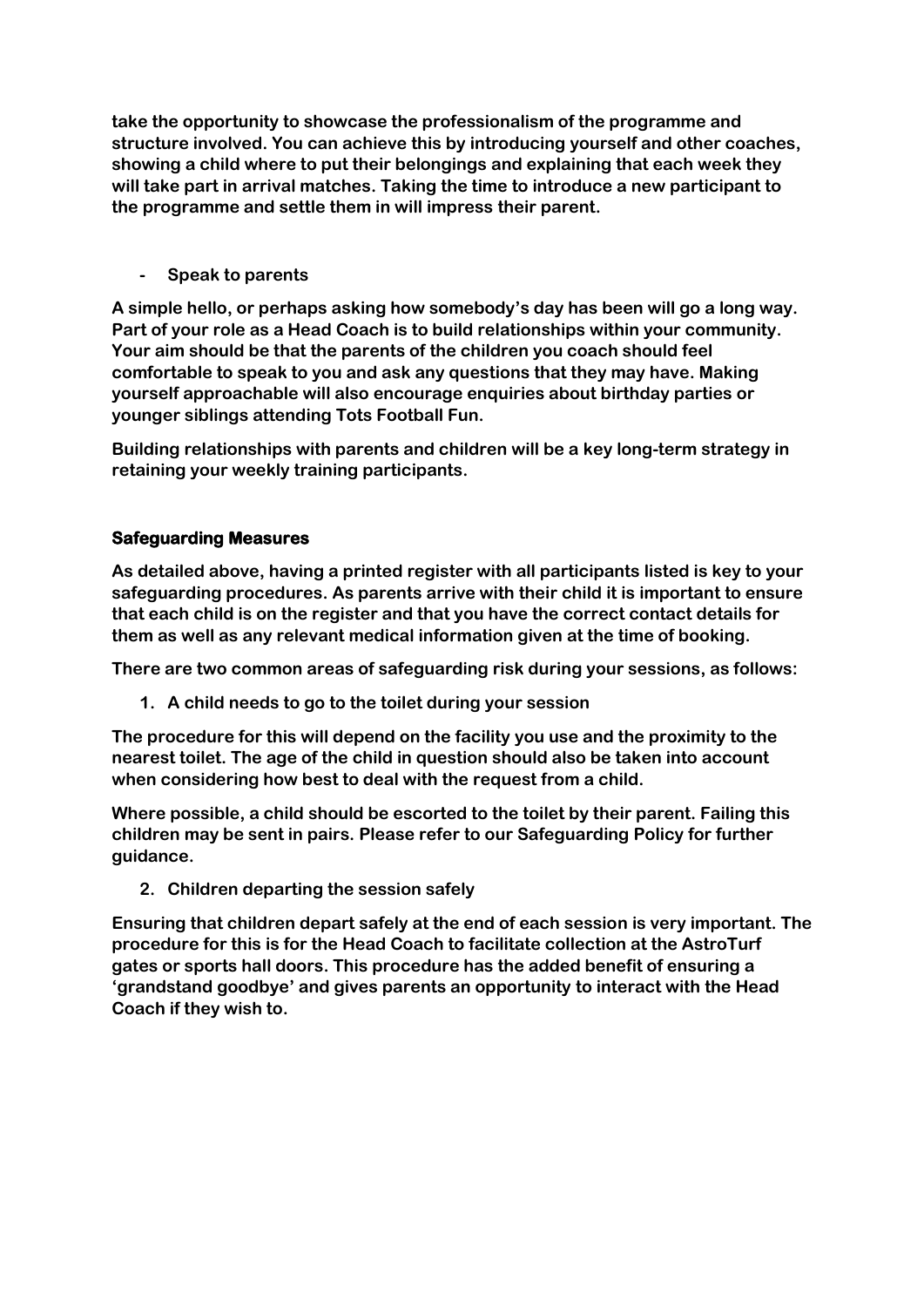## **Session Structure – Up to 30 Children**

#### **Session-Game-Session-Game**

**The basis of the session is that children take part in a session, followed by a game, followed by a session, then another game. For sessions with more than 12 children you should have 1 assistant coach and deliver a session and game each, before swapping groups and both coaches deliver the same session again with the other group, followed by a match.**

**See below a rough guide for your 60-minute sessions:**

- **- 0-5 minutes - Arrival matches**
- **- 5-7 minutes – Group introduction**
- **- 7-20 minutes – Session 1**
- **- 20-22 minutes – Drinks break**
- **- 22-30 minutes – Small-sided game (match)**
- **- 30-32 minutes – Drinks break**
- **- 32-45 minutes – Session 2**
- **- 45-47 minutes – Drinks break**
- **- 47-57 minutes – Small-sided game (match)**
- **- 57-60 minutes – Blue Card presentation and departure**

#### **Session Structure – 30+ Children**

#### **Session- Session-Session-Game**

**For sessions with more than 30 children you should have the appropriate number of groups and the children should take part in 3 sessions followed by a game.**

**See below a rough guide for your 60-minute sessions:**

- **- 0-5 minutes - Arrival matches**
- **- 5-7 minutes – Group introduction**
- **- 7-17 minutes – Session 1**
- **- 17-20 minutes – Drinks break**
- **- 20-30 minutes – Small-sided game (match)**
- **- 30-32 minutes – Drinks break**
- **- 32-42 minutes – Session 2**
- **- 42-45 minutes – Drinks break**
- **- 45-57 minutes – Small-sided game (match)**
- **- 57-60 minutes – Blue Card presentation and departure**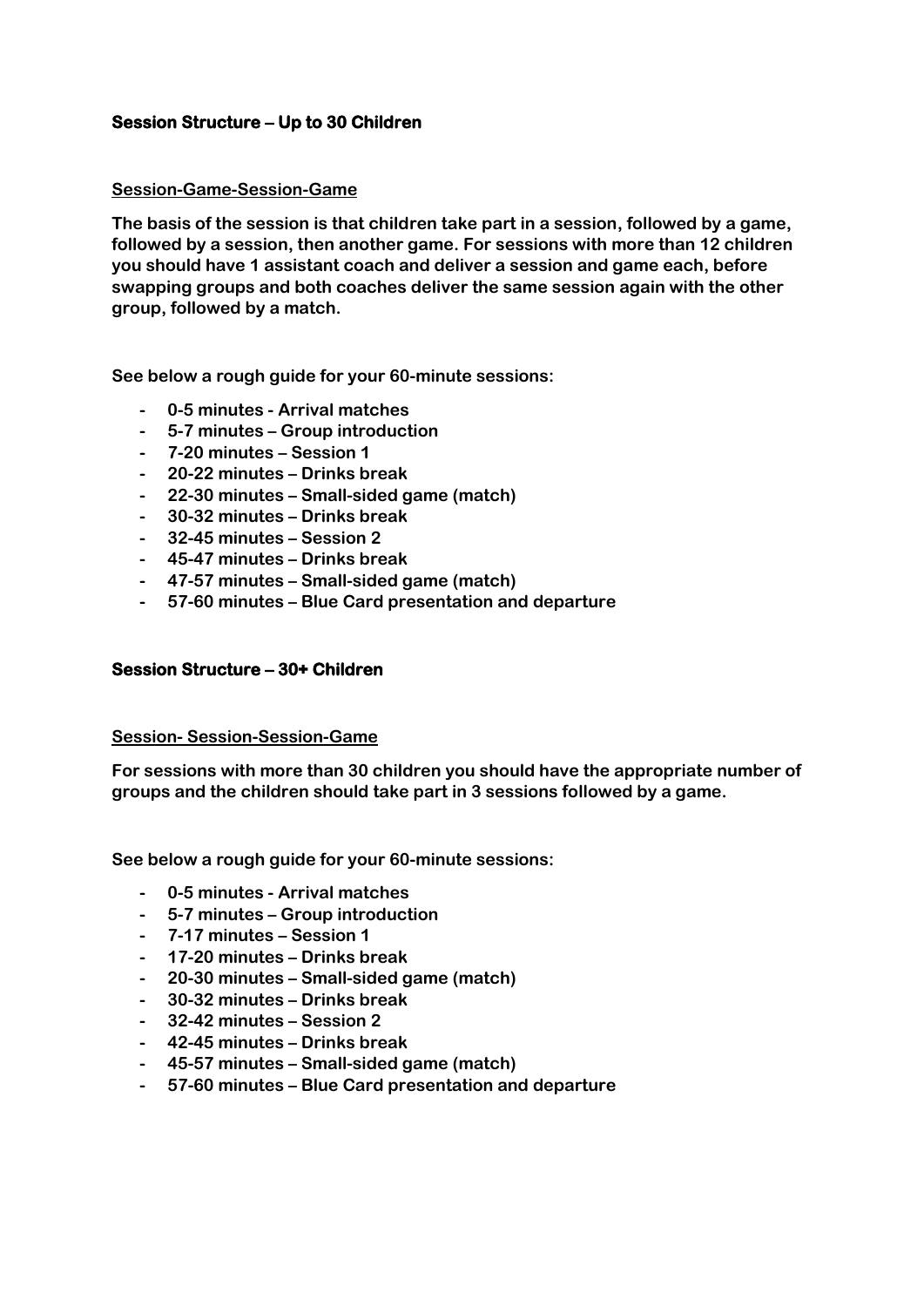## **Flexibility With the Timings**

**Whilst the above guides offer ideal timings, there are many factors that may affect the timings that you apply to your sessions. For example, whether there are bookings at the facility immediately before or after yours or the size of your group and how many coaches you have delivering the sessions.**

**The key to getting the session structure right is to apply the use the structures suggested above appropriate to your group size.**

# **Set Up**

**As detailed above in the 'Preparing for your sessions' section of this guide, it is ideal to arrive at least 30 minutes prior to your session and to be set up and ready before the first child arrives. However, your ability to do this will depend on whether you can access your facility ahead of your session start time.**

**When setting up your session, it is advised to ensure the following:**

**- Set up your safety circles**

**Having a safety circle set out for every child put their water bottles, jumpers etc will help avoid lost property, avoid trip-hazards and showcase your high levels of organisation. It will also help teach children to be responsible for their belongings.**

**- Have as much of the session set up as possible**

**During your session, any time that you spend moving cones or other equipment may disrupt your session and affect the timings outlined above. Spending time setting up mid-session will also cause challenges with child management. You may have your pitches set out for matches and sessions set up elsewhere to ensure that you can focus on the delivery of the session for the full 90 minutes. However, your ability to do this will depend on the space available as you may need to set up your sessions on your pitches.**

**- Use goals instead of cones on your pitches**

**Each venue will be different in terms of the goals that are available for your smallsided matches. Having a goal to shoot into improves the match experience for the children and it is therefore advised to invest in target goals if your facility does not have enough goals for the required number of pitches.**

# **Putting on a Show**

**Your aim when delivering all programmes should be to put on a show for the watching parents. Your aim should be to impress parents with you coaching ability, the interaction that you have with their child individually, your passion and enthusiasm for the game and how much you love and care about your role as a FFF Head Coach. There are a number of practical things you can do to put on a show:**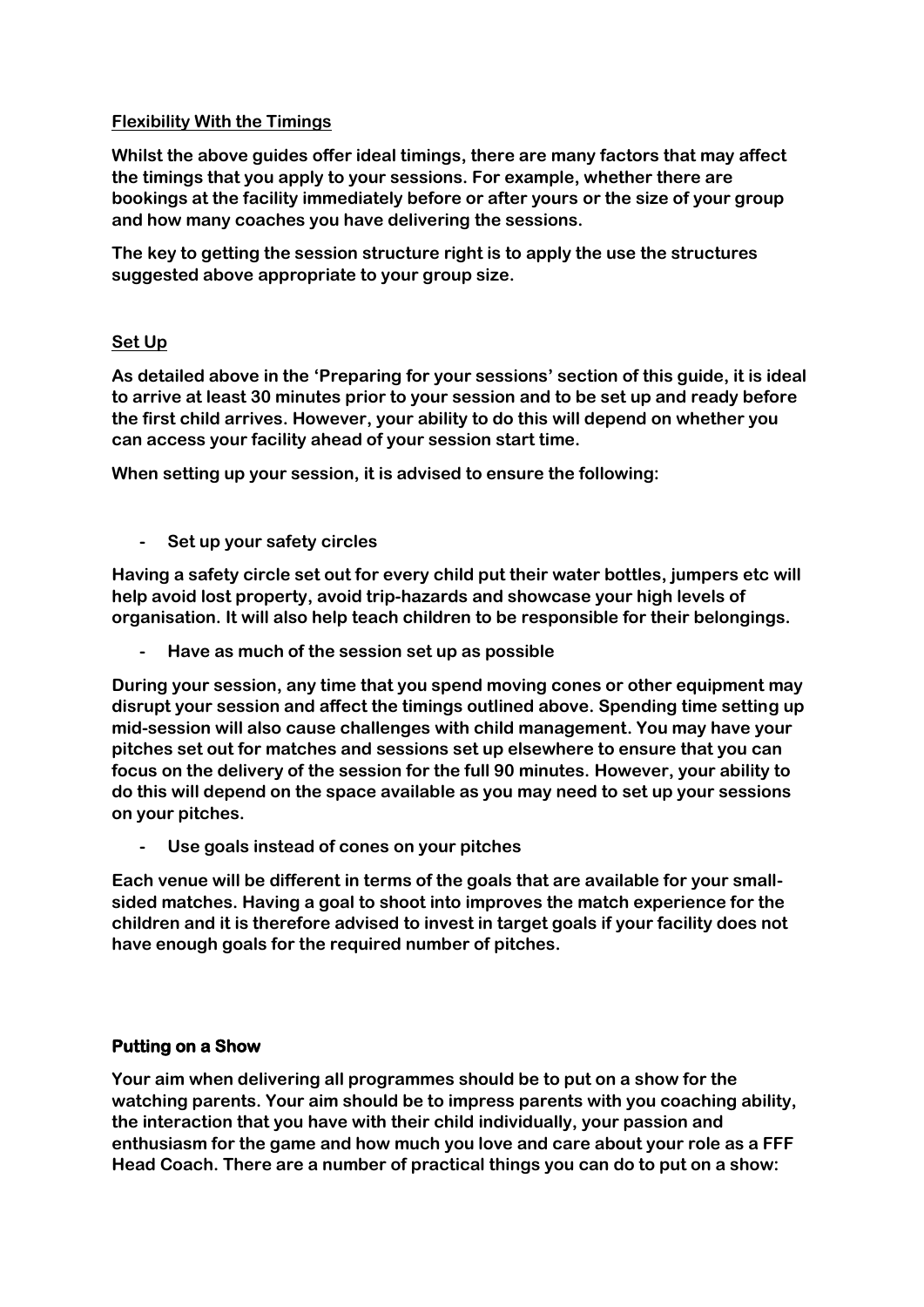# **Coach in front of the parents**

**Giving parents a front row view of your coaching sessions demonstrates your confidence in your own ability and allows you to showcase your talent. Parents love watching their child play with a big smile on their face and hearing the positive feedback that our coaches give to their child. At the Football Fun Factory we allow and actively encourage parents to watch the sessions from inside the AstroTurf, which in turn makes them feel part of the experience.** 

# **Speak to the children as a group**

**Calling the children in at the start and end of your sessions and periodically within your sessions showcases your group control and child management. It also builds your position as the leader of the programme.**

## **Make sure you are heard**

**If there is something you are saying that would impress parents then make sure you are heard! For example, if you take time on a hot evening to talk to the children about hydration then ensure you strategically position yourself in front of the parents. If a particular child deserves individual praise or feedback, are you able to do this within earshot of the parent? This may be more challenging, but these opportunities may arise, depending on the set up and layout of your venue.**

# **Blue Card Presentation**

**Presenting a Blue Card is a brilliant way to show case the values of the Football Fun Factory and the fact we place greater importance on developing children as young people, than developing footballers! It is an opportunity to impress parents and showcase yourself as an excellent communicator. We advise that you deliver your Blue Card presentation in the following way to ensure that you maximise the opportunity to showcase yourself and the brand:**

# **Present the Blue Card in front of the parents**

**Call the children in close to where the parents are standing and ensure as much group control as possible. Often as the children are desperate to find out who has won the Blue Card they listen well.** 

# **Avoid disappointment**

**The Blue Card presentation should end the session on a high note. However, some children may be disappointed not to win the award. If not carefully managed the presentation can lead to children leaving the session disappointed. There are several ways to manage children's expectations which are covered in our training modules. One of the best ways is to ask a particular child to stand at the front facing the other children. This suggests to the children in advance of the announcement**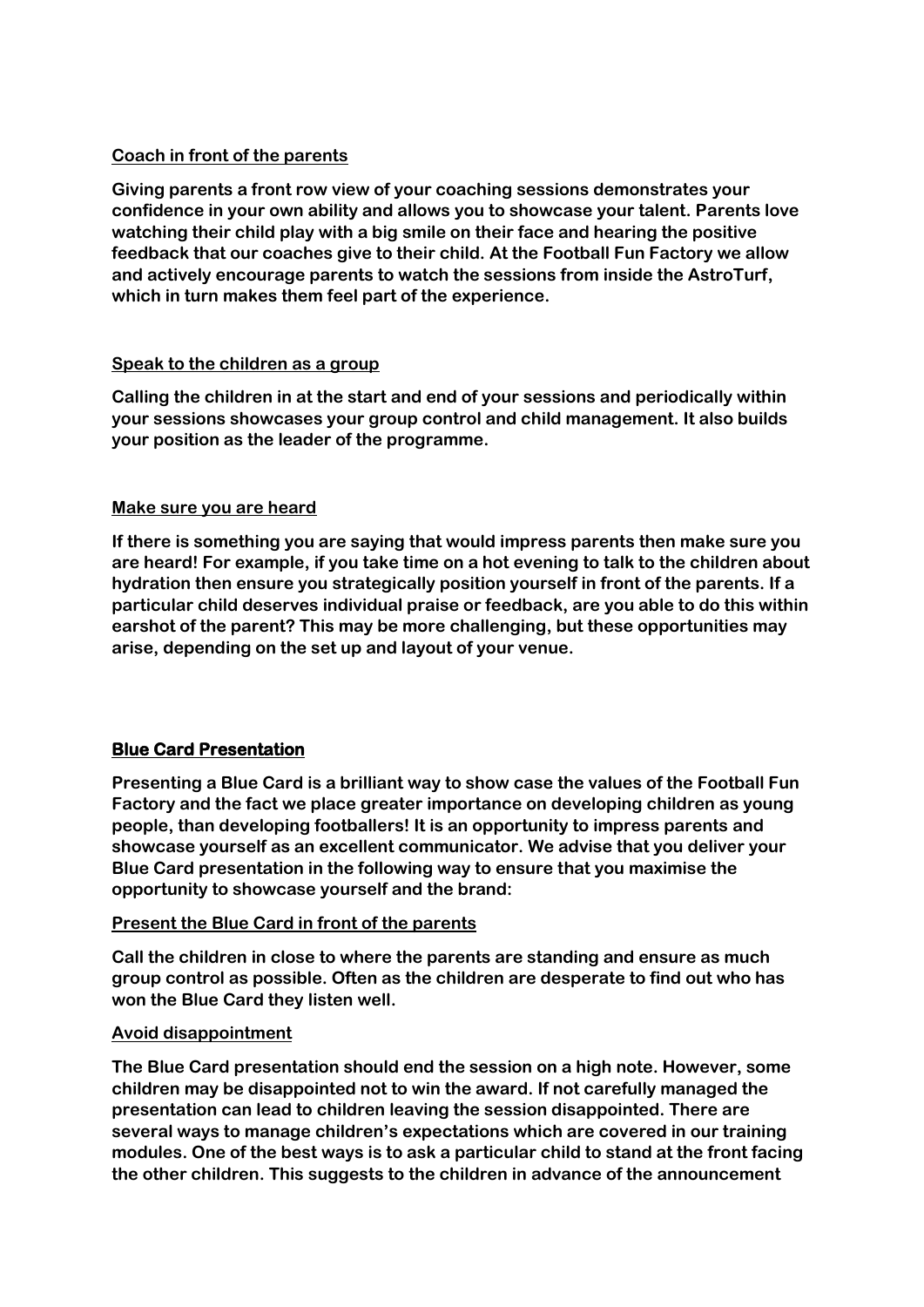**who the Blue Card winner is and allows them time to get over any disappointment in time to clap and cheer the child who wins the award.**

**Advising the children that ''everyone will win a Blue Card at some point, as long as everyone keeps trying their best and showcasing a brilliant attitude''.**

#### **Encouraging Celebrating Others**

**A really good tactic to encourage the children to celebrate each other's success is by giving out a Blue Card based on their reaction to their peers winning the award. You can do this by saying something along the lines of ''Tonight I'm giving out 2 Blue Cards. The first goes to Billy who clapped and cheered last week when Ella won the award''. Doing this every few weeks will encourage the children to applaud each other, creating a brilliantly positive end to your training session.**

## **Talk Passionately About Celebrating Great Attitudes**

**Each week you have an opportunity to reinforce the ethos of the Blue Card reward system. You can do this by talking about how we don't give out yellow and red card for bad things, but instead present Blue Cards for good things and great attitudes. You can learn some fantastic 'Power Phrases' as part of your Football Fun & Development training.**

# **Leaving on a High**

**Your aim should be that everyone leaves on a high. By standing at the gate/sports hall door you can ensure that you say goodbye to each child and parent. Offering some of the children individual feedback can really impress parents and send them and the child home happy. For example saying ''well done tonight Ryan, see you next week''. Each week you can try to target different children so that over the course of a term of training, you can make each child and parent feel special at least once.**

# **Facing Challenges**

**However well you plan ahead there are some 'uncontrollables' that may give you challenges to the quality of your delivery. There may be things you can do to prepare for these challenges and some recommended actions to take if you are faced with each challenge. Each challenge has guidance listed below:**

#### **Inclement Weather**

**We cannot control the weather conditions and for young children in particular, cold evenings or wet weather can affect their enjoyment of the sessions. It is the role of the coaches to add positivity to the session and keep the children as motivated as possible. Coaches can achieve this by:**